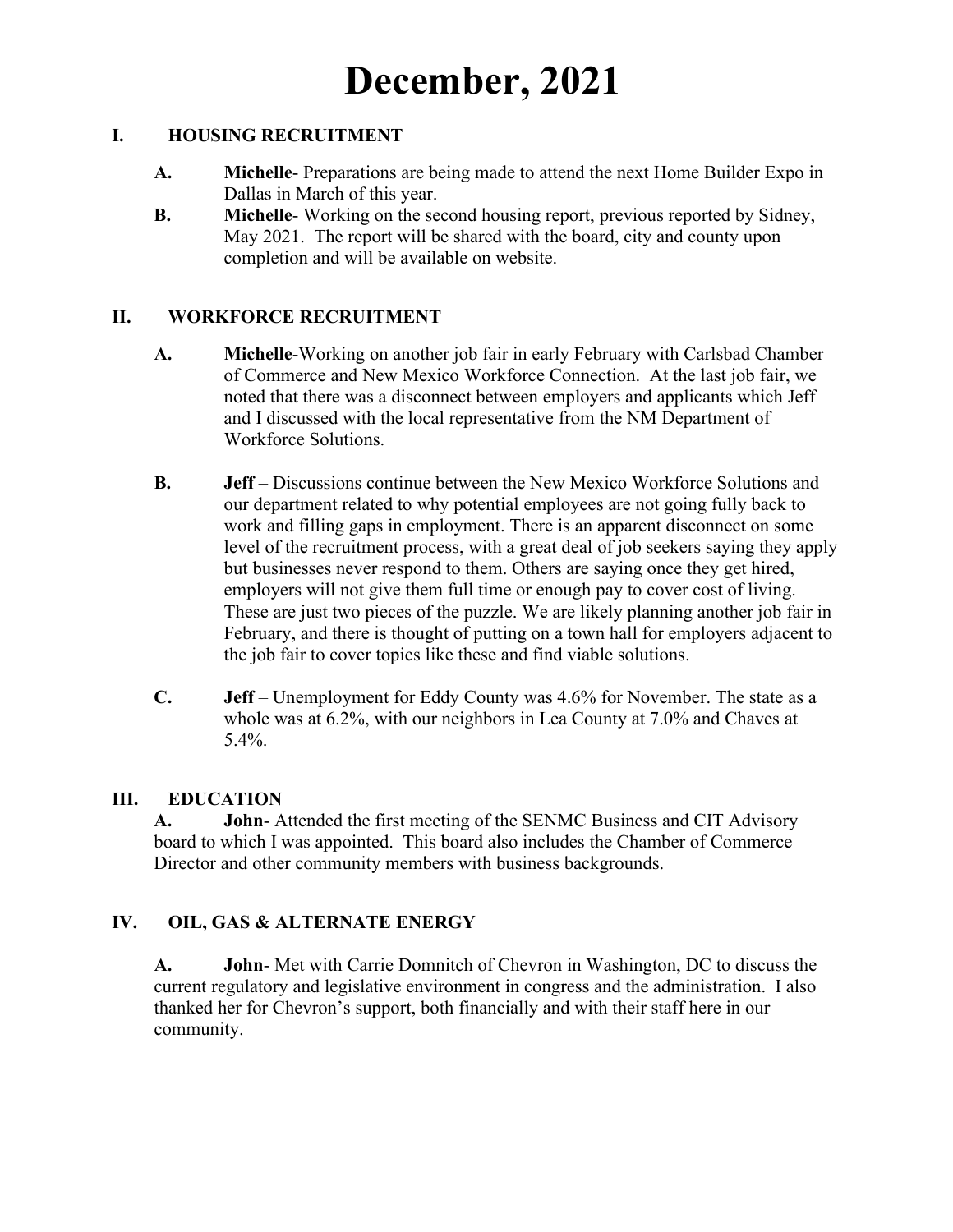**B. John**- Met with Rolf Hanson and the leadership of the American Petroleum Institute about the Oil and Gas industry, current issues with the BLM, and their support for Hydrogen projects.

**C. John**- Met with Ryan Ullman and leadership from the Independent Petroleum Association of America (IPAA) about the Oil and Gas industry, NMOGA and its new leadership, current issues with the federal and state government and their support for Hydrogen projects.

**D. John**- Met with a company looking to install a solar project in Eddy County. The company is pursuing county Industrial Revenue Bonds for the project. Provided contacts with the NMEDD, Eddy County, and talked with them about their project. The project will help power Chevron's operations in southern Eddy and northern Reeves and Culberson Counties in an area where the power grids lack capacity. They have met with county and progressing with project.

**E. John**- Met again with D.C.-based industry representatives regarding NM/Hydrogen production from natural gas. We are currently writing an op-ed in support of hydrogen projects from NM's vast natural gas resources.

## **V. NUCLEAR**

**A. John-** Met with the leadership of Amentum, NWP, and Fluor in Alexandria, VA regarding at Trinity Restaurant regarding WIPP, the weapons complex, and the upcoming M&O contract process. The DOE is currently reviewing proposals from several teams for the maintenance and operation of WIPP. This group represents the current management of WIPP, who has submitted a proposal. The decision on who will get the contract is anticipated to be announced by DOE in late March or early April of 2022.

**B. John**- As mentioned above, traveled with a group of Carlsbad leaders to Washington DC and Alexandria VA to attend the DOE/ Energy Communities Alliance National Waste Cleanup Workshop, meet with our congressional delegation and other important congressional members, and with corporations and agencies affecting Eddy County and Carlsbad. With respect to nuclear, we were able to meet with Senator Heinrich and his Chief of Staff, Senator Lujan's staff, and staff from Representative Herrell and Representative Stansbury's offices. With respect to nuclear, we discussed the M & O contract, the permit modifications, the interim storage project, and thanked them for supporting the E.M. (WIPP) budget.

**C. John-** The Eddy Lea Energy Alliance held a regularly scheduled meeting on December 15, 2021. A local PR Company, headed by Danny Fletcher was introduced and passed out PR material to help educate public on the interim storage project.

## **VI. RETAIL/RESTAURANTS/ENTERTAINMENT/HOSPITALITY**

**A. Jeff**–Project Swayze is doing a site visit January 5th here in Carlsbad. I have provided them with a couple of sites, and we will be meeting with their reps to talk about the future plans. I was able to meet with a couple of board members who are very interested in seeing more developments on the south side of Carlsbad, which was very helpful.